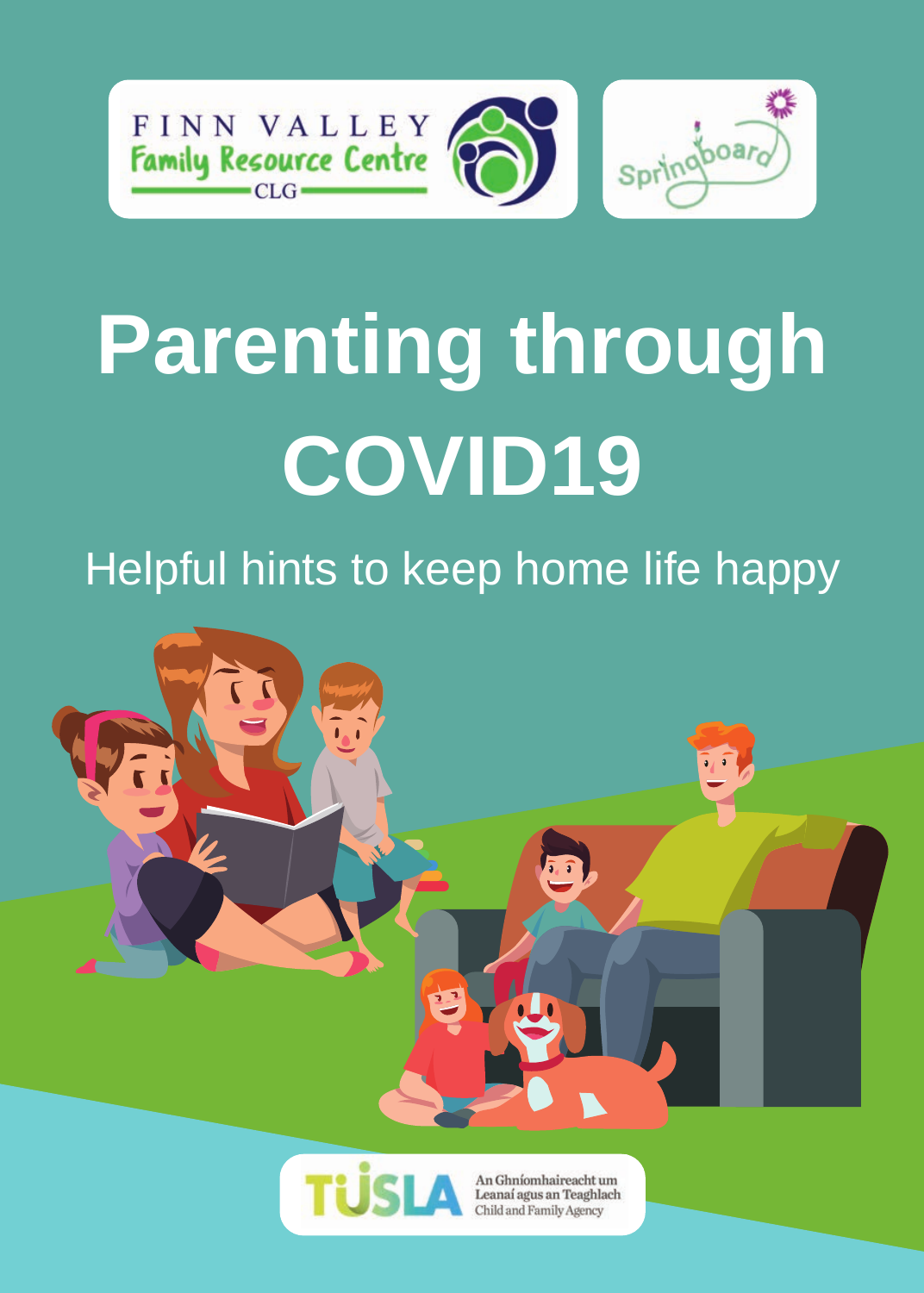

Welcome to our first 'Parenting through COVID19 Booklet'. The staff of Springboard Family Support Project and Finn Valley FRC CLG have come together to produce some helpful hints to keep home life happy.

With schools closed and lots of uncertainties for parents, it's more important than ever to use positive parenting and healthy approaches to parenting in the home. Our staff; both as practitioners and parents have put together some articles looking at:

- **Establishing routines in the home**
- **Problem Solving**
- **Encouraging Learning in the home**
- **Managing Behaviour and Consequences**
- **Communicating with Teenagers**
- **Self Care for Parents**

We've also added some helpful links to access reliable information on COVID19.



**2**

Child and Family Agency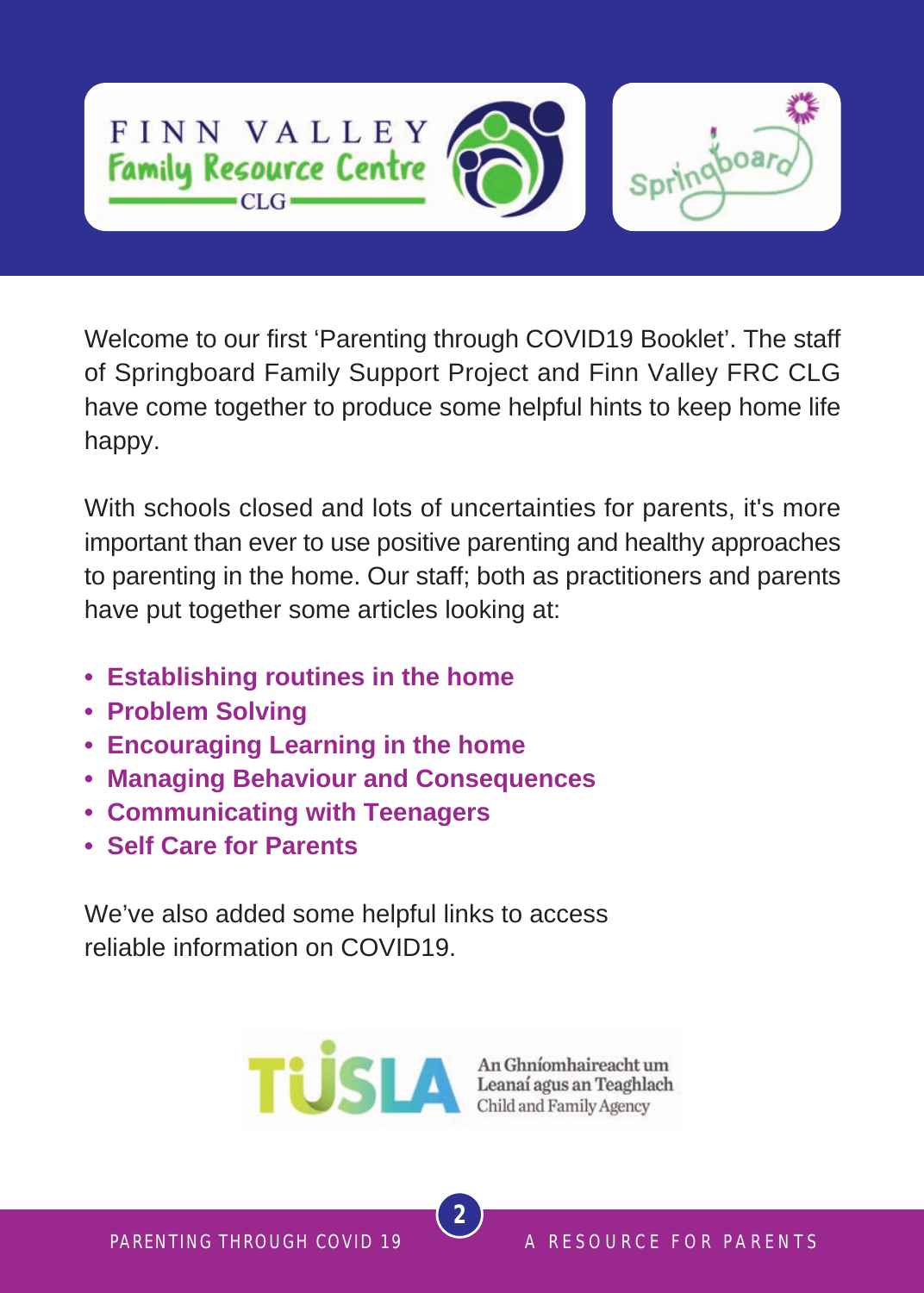## **Establishing Routines in the Home**

When establishing routines in the home, consistency is important. A parent can first look and see what the difficulties are in the home at the moment. For this piece, we can focus on bedtime routines, so the parent needs to see what is happening for the parent and the child now. Is there a bedtime routine in place, if there is why it is not working, what's happening before bedtime, is the child getting enough exercise throughout the day.

A parent can ask themselves these questions and write the answers down. If we look at the child now at home with no school, no access to friendships and very little outdoors we have to come up with ideas on how to keep these important routines in place. So try to continue with the routines as if your child is going to school. Here is an example of a day time routine:

- **7.30am: Get up**
- **7.45am: Get dressed and brush teeth**
- **8:00am: Prepare food and Eat**
- **8.30am: Do some quick exercise with your child**
- **9:00am: Start some work i.e. painting/artwork**
- **10:00am: Complete some school work**
- **11.30am: Break time**
- **12:00pm: Go outside to the back garden for 30 min**
- **12.30pm: Some creative play (make a den, play with lego)**
- **1.30pm: Lunch time**
- **2.30pm: Complete some more school work**
- **3.30pm: Finished work for the day (TV time, Playstation)**
- **4.30/5pm: Dinner time**
- **6:00pm: Winding down time (reading books, bath time)**

- **7:00pm: PJ's on and brush teeth**
- **7.30pm: Bedtime**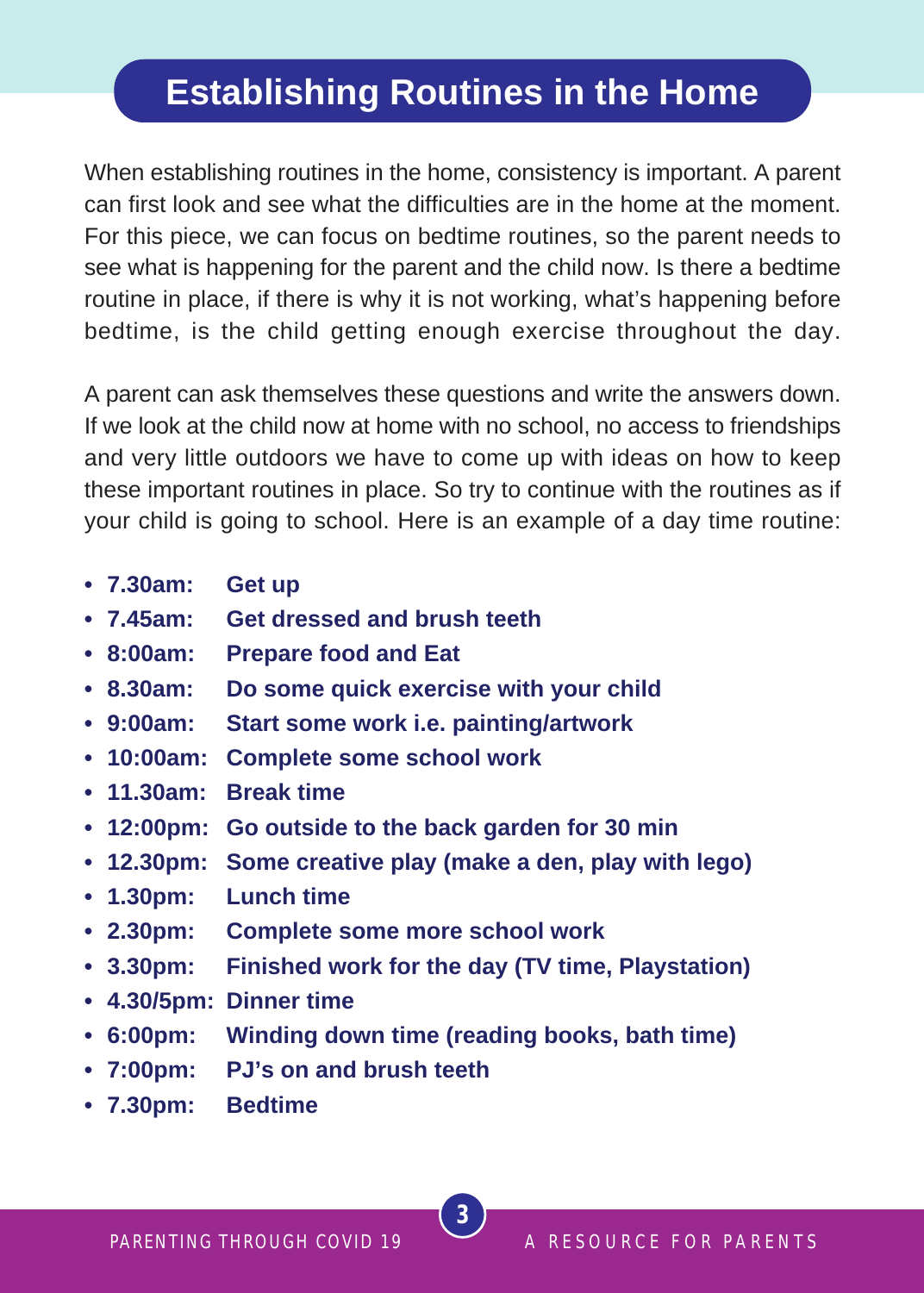## **Establishing Routines in the Home**

The timetable can be adjusted depending on the age of the child. So if the child is older maybe extend the winding down time. Also if the child is older and they may have more work to complete, you can give extra time to any particular area. Be aware not to spend too long completing school work and to encourage free play as well. There are many routines available online but also completing your own with your children/family is a great fun task. Implementing routines is a good way to keep your house in some order too while everyone is at home. Most importantly keep doing activities together. This could be completing a jigsaw, having a kick about outside, building a fort together, painting a picture, making a castle out of Lego, playing shop and any other fun activities that your family may be used to.



**Some Sample Routines:**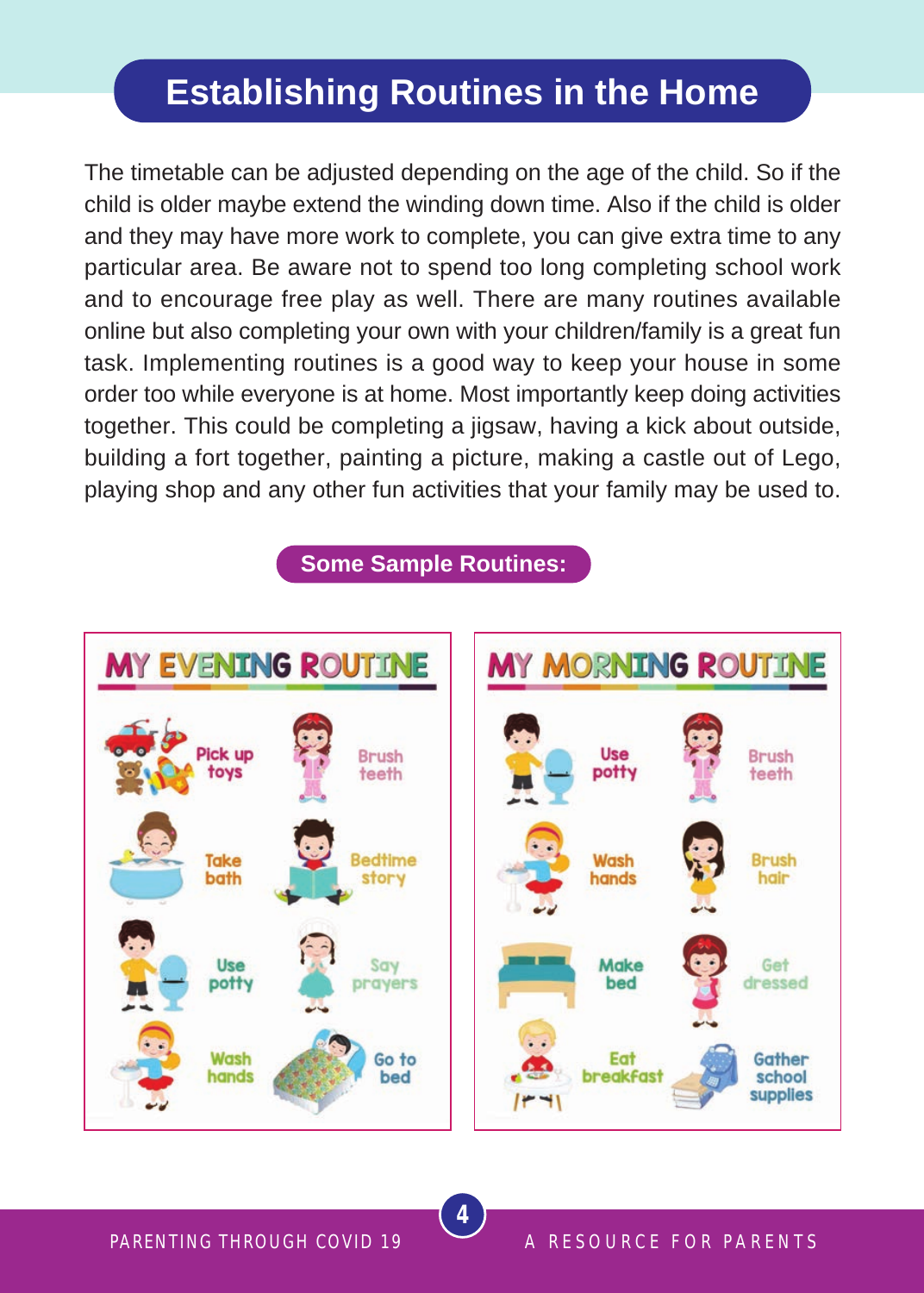



#### **Claire O'Kane: Family Support Team Leader, Springboard**

**5**

PARENTING THROUGH COVID 19 A RESOURCE FOR PARENTS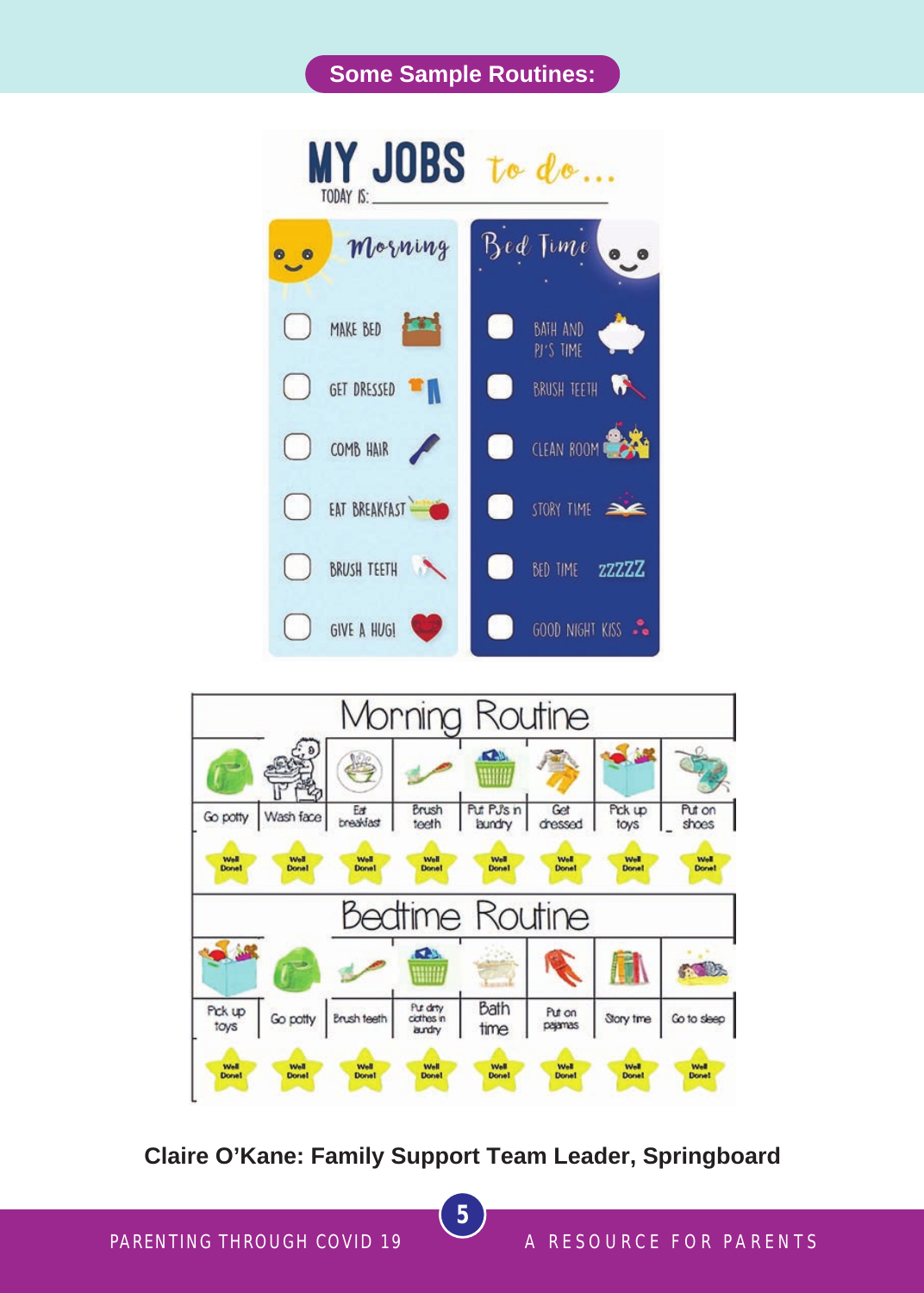## **Problem Solving: How do we do it?**

We all need to develop the ability to apply problem-solving skills when faced with issues or problems that are new to us as parents. The development and use of problem-solving skills also improves our experiences, learning and resilience.

Start off by defining the problem. Be clear and specific about the problem: Often acknowledging, validating and naming the feelings around the problem/behaviour helps the child to understand and make sense of the problem from a different perspective.

- **Specific:** Be very clear and concrete in what you want to achieve. Define it; what specific problem behaviour do you want to see more of. Use positive reframing and alternatives to 'don't' for example what behaviour you want to see more of, as opposed to what you don't want to see. Consider breaking the goal down into smaller steps, for example instead of 'being good or good behaviour' what specifically do you want to work on or see. What does 'being good' look like and mean?
- **Measurable:** How will you know when you have achieved your goal? How will you be able to measure and monitor the goal/behaviour. What will the child be doing differently, what will you be doing differently. What will others (dad, sister) notice you are doing? What will be different? What will you have started or be doing regularly? What will you be doing less of?
- **Achievable and Attainable:** Please make sure that the goals are not too big or unachievable, start small and don't set yourself up to fail. Be creative for example 'if I had a magic wand or a magic ball' Consider setting smaller goals on your way to the big one. Use scaling questions. Celebrate each success fully, (really make this key). If you don't achieve what you set out to do then ask; what could I do differently and what would make it more likely to succeed next time or to get closer to changing the problem or reaching the goal.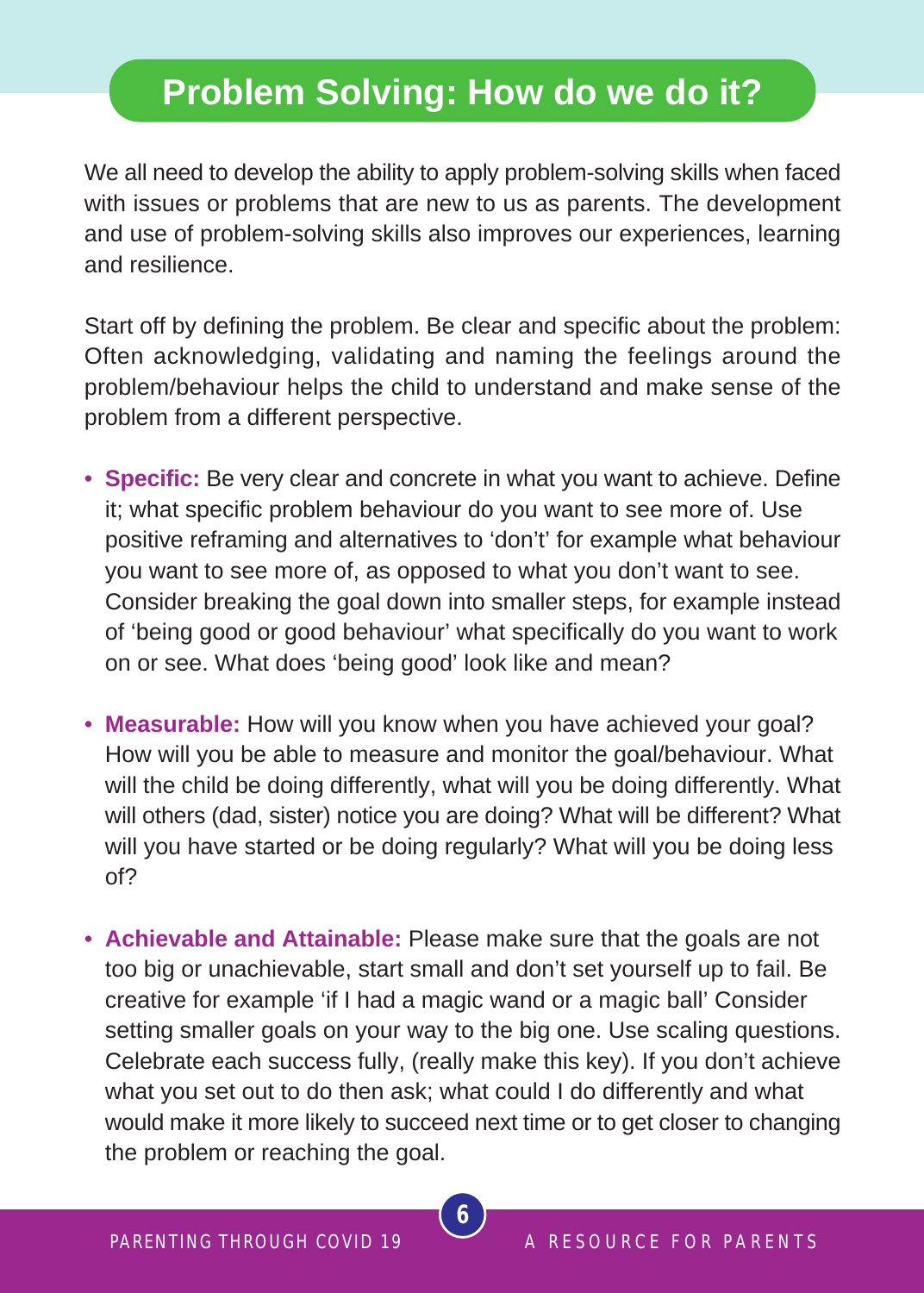## **Problem Solving: How do we do it?**

- **Realistic:** Is the goal realistic, are there measures that you need to put in place to make it more realistic or manageable. Again think about breaking it down to one step at a time. For example is a child is struggling to behave and has several incidenst a day, is expecting and setting a goal to behave all day or all week realistic? Take into consideration the child's emotional, developmental age/needs versus their chronological age/needs.
- **Time Limited:** Set a reasonable and realistic time limit to achieve the goal. When will you review it? When will the behaviour change be measured and what rewards will be given.

Remember praise, encouragement and positive feedback is essential. Other essentials are patience, time, understanding and creativity. We are all on a learning journey.



**Josephine Meehan: Family Support Worker, Springboard**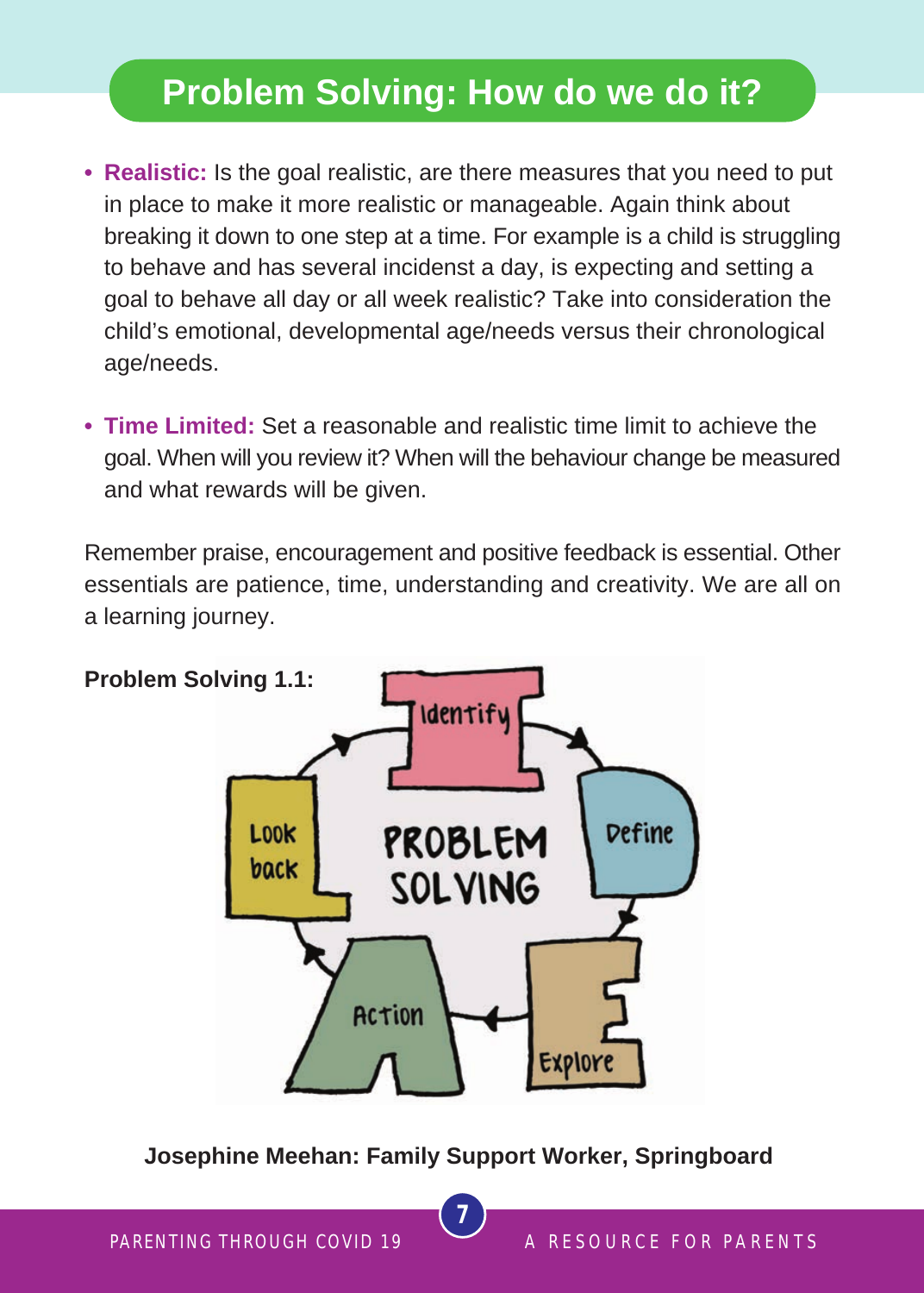## **Encouraging learning in the home**

A child will learn best in an environment free from stress. This is a scary time for us all so arguing with children to do their work may not be the answer. Most of us are not trained teachers. We are parents. What our children need is love, reassurance and security. Use the work given by your child's school to suit you and your child. Love your children and support them during this difficult time.

It is extremely useful to continue with the routine where possible especially the bedtime routine. While we must always prioritise our children's well being, it is important to try continue with learning to avoid any difficult transitions back to the classroom, whenever that may be. Maybe let your children have a part to play in the planning of their day.

Try to avoid an unhealthy overreliance on screen time. Too much screen time has very negative effects on physical and mental health as well as disrupting sleep patterns. This is something we can model for our children and be mindful of the amount of screen time we as parents are exposing ourselves to.

If today, your children complete some academic work, praise their efforts. If you have more than one child, try to allocate a time in the day spent on their school work and where possible, be available to your child to offer support and encouragement when needed. Maybe set up a working space for your child and ensure they have enough light and appropriate stationary for the tasks they have been given by their teacher.

Enjoy the bonus of extra family time. Why not do arts and crafts, board games, baking, jigsaws, dancing or singing. Children love nature walks, building dens and reading books together. Children can learn in many different ways.

Your children can be very helpful in the home helping with chores; we may need to invest some time in teaching them the skills. We can teach our children to plant, to cook, to make their bed, to fold clothes or do make shopping lists. Express gratitude with your children. Allow them to regain an appreciation for sunshine, school, nature and hugs.

Accept that we all have no control over the current situation. Try not to think too far ahead and plan for each day as they come. Appreciate this forced downtime in a world that is so fast paced.

#### **Chloe McGinty: Family Support Worker, Springboard**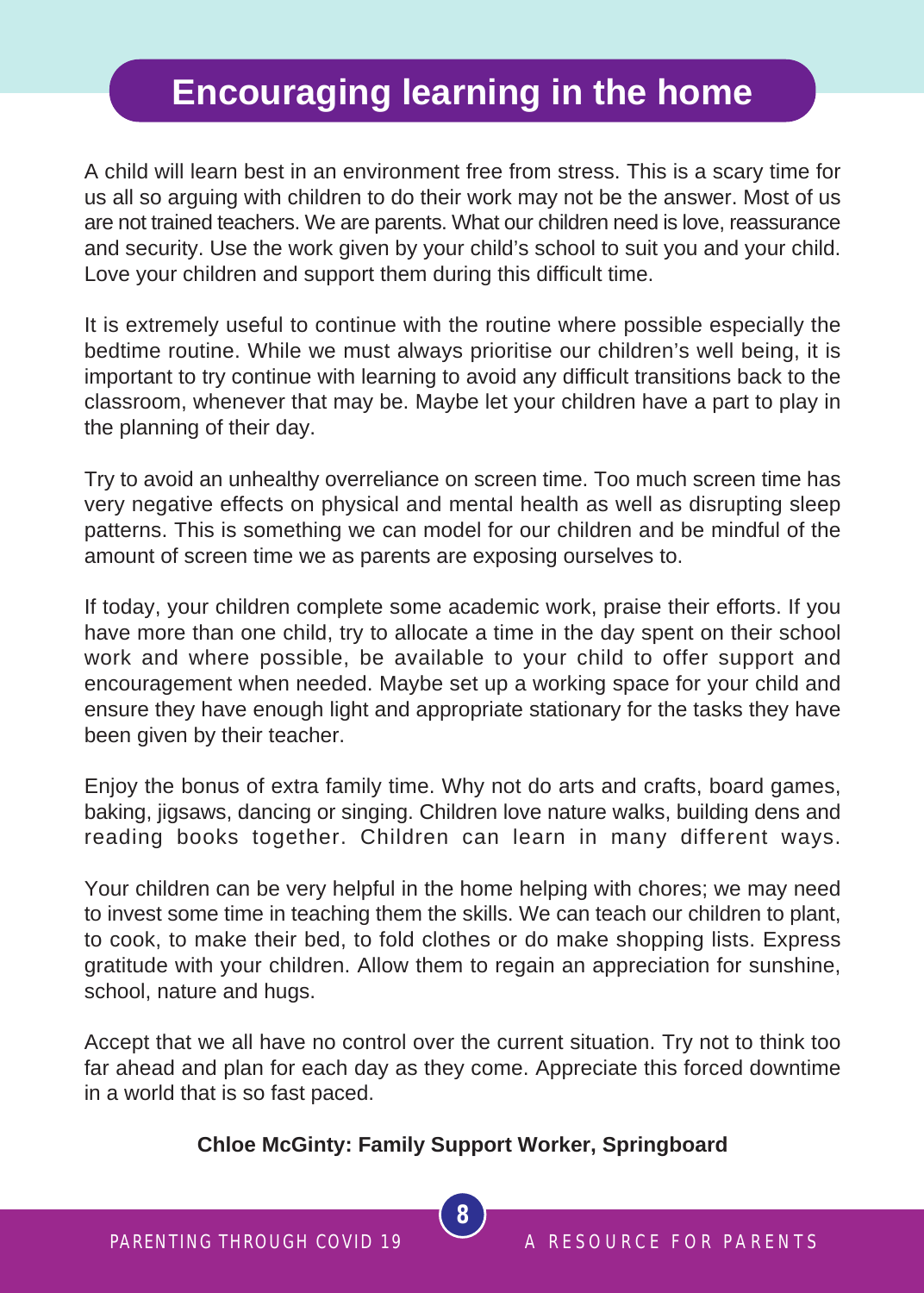## **Managing Behaviour & Using Consequences**

Managing behaviour and using consequences is one of the greatest tasks of being a parent & one of the hardest to get right. Fortunately for us parents, the opportunity to practice managing behaviour and using consequences is not something you'll only get one chance at. Not many or any of us that I know are blessed with children who do not push their boundaries at one or more points in their lives, so we get lots of opportunities to try to get managing these behaviours right. Firstly there is no need to feel any sense of failure; there are factors in our children's lives that we cannot control. However, with a little guidance there are things that we can do in our homes, which do not require the help of a professional.

Challenging behaviour can manifest from a range of areas, some may be evident in the home environment or some in school. Depending on the age of the child will determine the range of external factors influences their behaviour. Some of these factors are but not limited to: interactions at home, hormonal changes, learned behaviour, personality, fear, anger, attachment, boredom, communication difficulties, learning difficulties, not feeling listened to, want of control, lack of attention, ADHD.

Regardless of whether you know the cause of the behaviour or not, there are steps as a parent you can take to manage these behaviours. The first of these steps I believe is to spend some time with your child, sometimes life gets busy and we get carried away that we forget or don't get the opportunity to spend quality time talking or playing with our children; take the time to understand them and talk about any worries, fears they may have that you may not be aware of, but don't push for too much information just now, just spend time with your child. Try to maintain open lines of communication with your child, teach and support communication, whether it's a chat on the way to school or a walk. Always try to eat dinner together and switch off all electronics, its helps.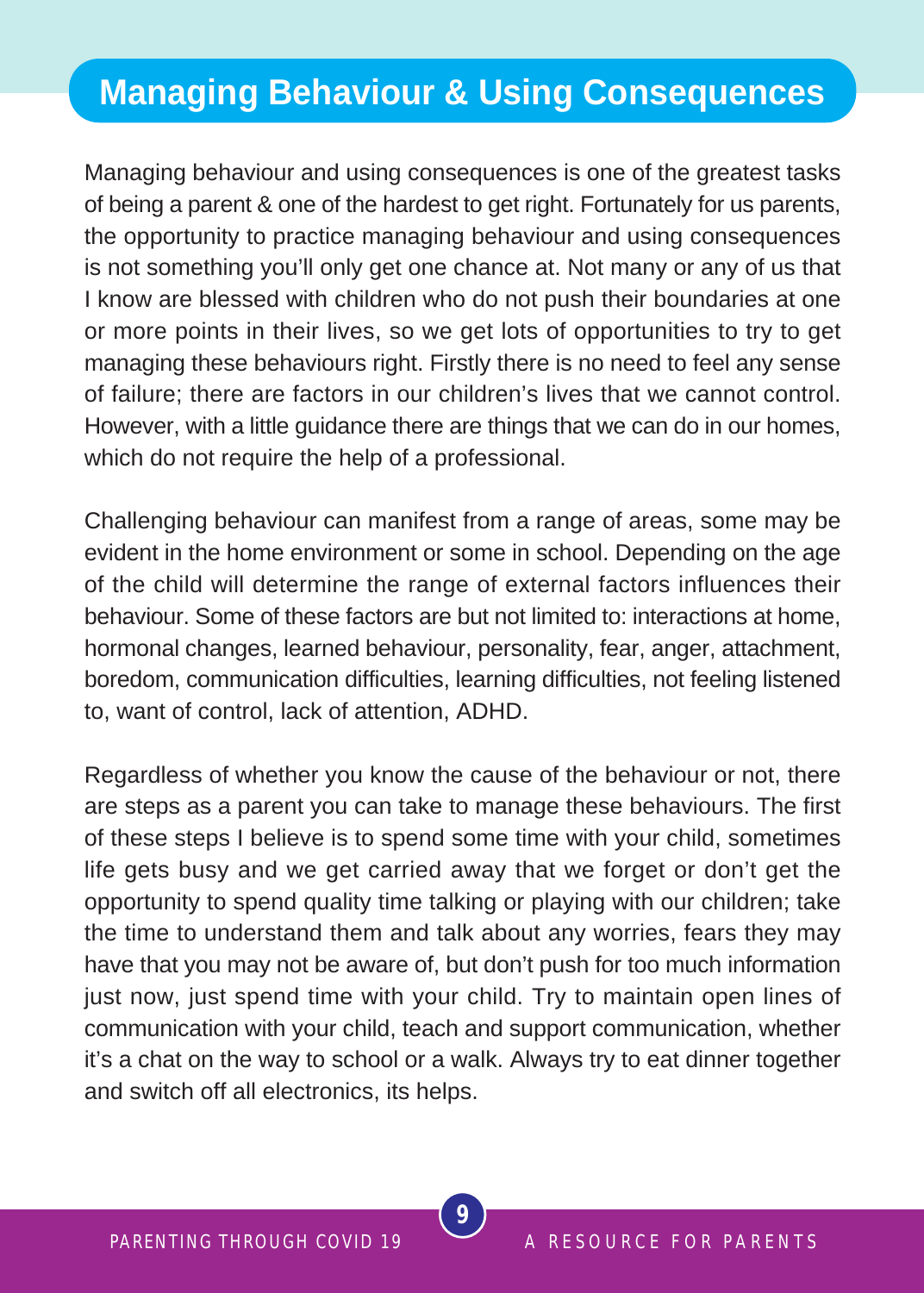## **Managing Behaviour & Using Consequences**

When behaviours occur that you're unhappy with it may be necessary to identify some specific and realistic consequences for behaviour. If you live with your partner be sure they're on board with this too, work as a team when you can. Always make sure the consequences fit the action, don't over punish and make sure you remain calm, take a step back yourself if needed. Think about the consequence before the action takes place so that you know what you are going to say, in the heat of the moment it's easy to say a consequence that is not fitting of the action or one too severe to carry out. Once your child is calm, however long this takes, then talk to them, explain why you were upset and why you issued the consequence, give them the opportunity to apologize but keep the consequence. Finally model good behaviour, your child is watching and learning from you every day.

#### **Consequence Model 1.2:**



**Jo Sledge Brennan: Family Support Worker, Springboard**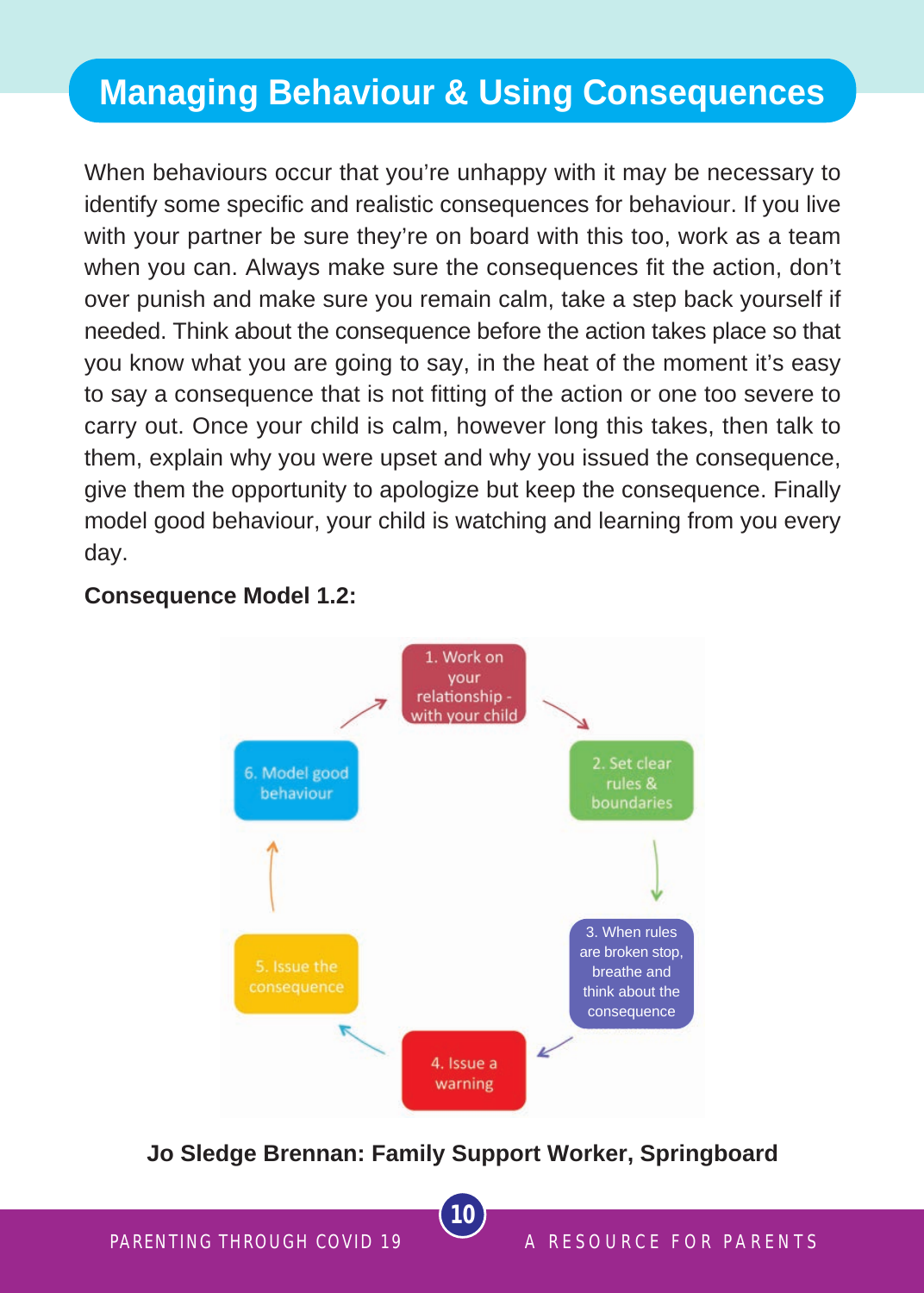## **Connecting with Teenagers**

This is an extremely difficult time for teenagers too. They are missing their friends and their 'normal' life routines and school. Exams that they have spent their school lives working towards are up in the air and worries about older family members may also be playing on their minds. As parents it's a time to prioritise the important things like staying healthy and ensuring that our teenagers know that we care and love them. It's about going back to basics. Below are a number of options or ideas for parents around connecting with Teenagers.

- Having meals together is so important.
- Make time for each of your children/teenagers to talk to them but perhaps more importantly to listen to them. Spend time with them.
- Get involved in activities together.
- Start a family history or oral history project by connecting with relations recording the conversations about when they went to school, what they did during school holidays, working on the farm, famous or infamous relations or what everyday life was like.
- Internet is vital for teenagers it enables them to stay in touch with friends and to access you tube, Netflix, x box and of course school work and some sense of normality.
- Improvement/practice of favourite sport if space and social distancing allows.
- Board games and cards are good too, although be prepared for the cheating!
- For the nature lovers there are lots of ways to get involved e.g. springalive.net
- There are also loads of resources on line that are offering support with revision e.g. UCD are offering support with leaving cert Maths.
- www.donegalyouthservice.ie, www.spunout.ie, and www.foroige.ie have a wealth of support information on their website for teenagers.
- Get involved with your young person and take an interest. Stay safe and healthy

#### **Sally Mooney, Family Support Development Worker, Finn valley Family Resource Centre**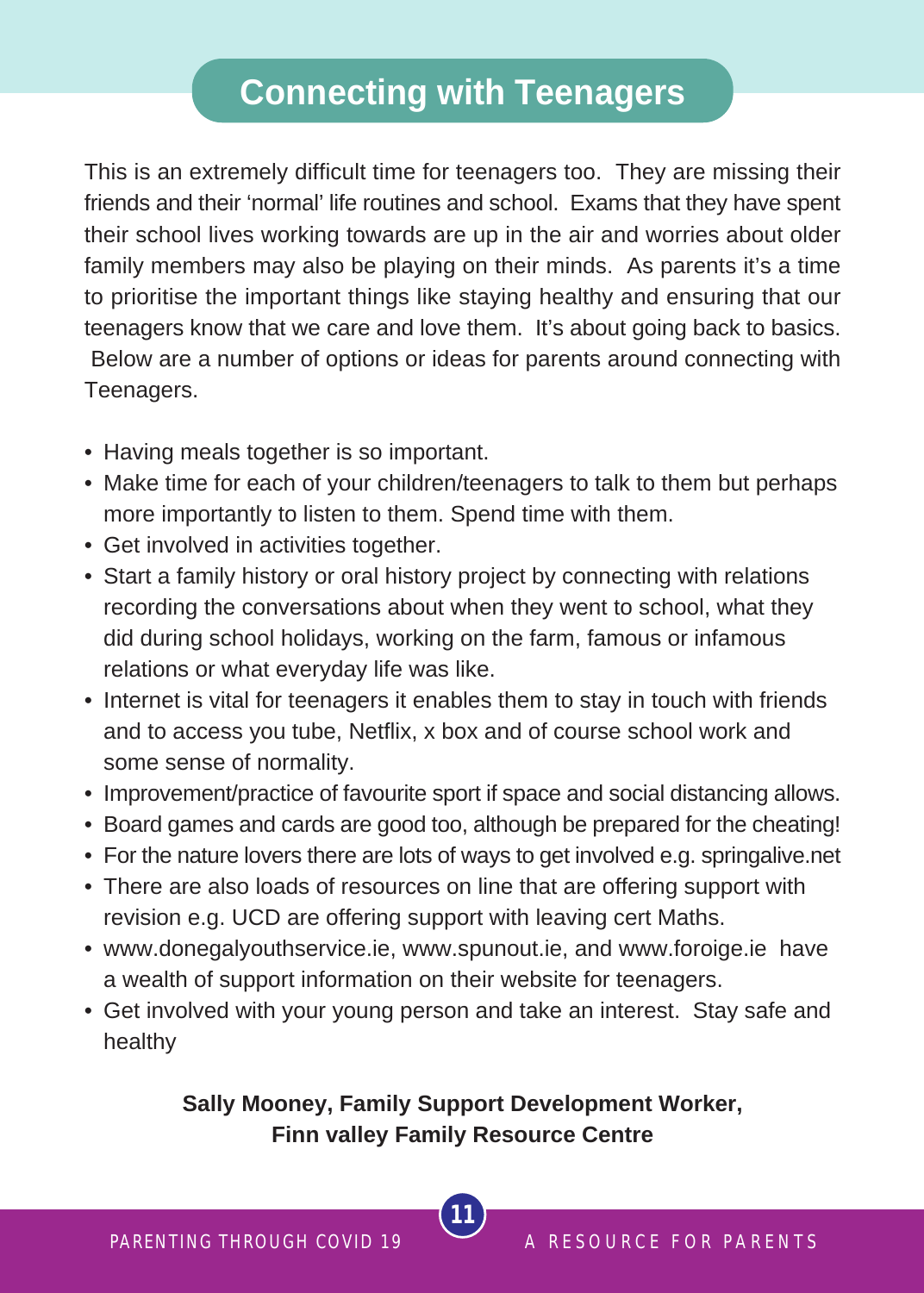## **Self Care for Parents**

There's never been a more important time to practice self care. As parents we've been faced with a situation that is beyond our control therefore it is important to check in with ourselves and how this is affecting us.

The idea of getting time for ourselves is promoted a lot, but as a parent, particularly if you have younger children in the household, it can be hard or even impossible. Taking some scheduled time doing something you like or find relaxing can make a huge difference.

If you struggle to find time, try to take moments throughout the day. Can you spend a few minutes enjoying a cuppa? Listen to your favourite song? Try to identify some time for yourself, to do something that you enjoy. See some examples below.

| What's your<br>self-care today?             |                                              |                                      |                                               |
|---------------------------------------------|----------------------------------------------|--------------------------------------|-----------------------------------------------|
| Something<br>$adult - y$<br>and not<br>fun. | Yoga,<br>meditation,<br>or something<br>zen. | Physical<br>activity or<br>gym time. | Resting +<br>catching<br>up on sleep.         |
| Pausing &<br>taking a<br>break.             | Catching up<br>on house-<br>work.            | Unplugging<br>from social<br>media.  | Something<br>warm and<br>comforting.          |
| Making<br>yourself<br>feel<br>better.       | Getting out<br>of the<br>house.              | Taking your<br>meds or<br>vitamins.  | Connecting<br>with your<br>support<br>system. |
| Time to<br>yourself.                        | Cuddling a<br>soft furry<br>creature.        | or writing. creative.                | Tea, books, Time being                        |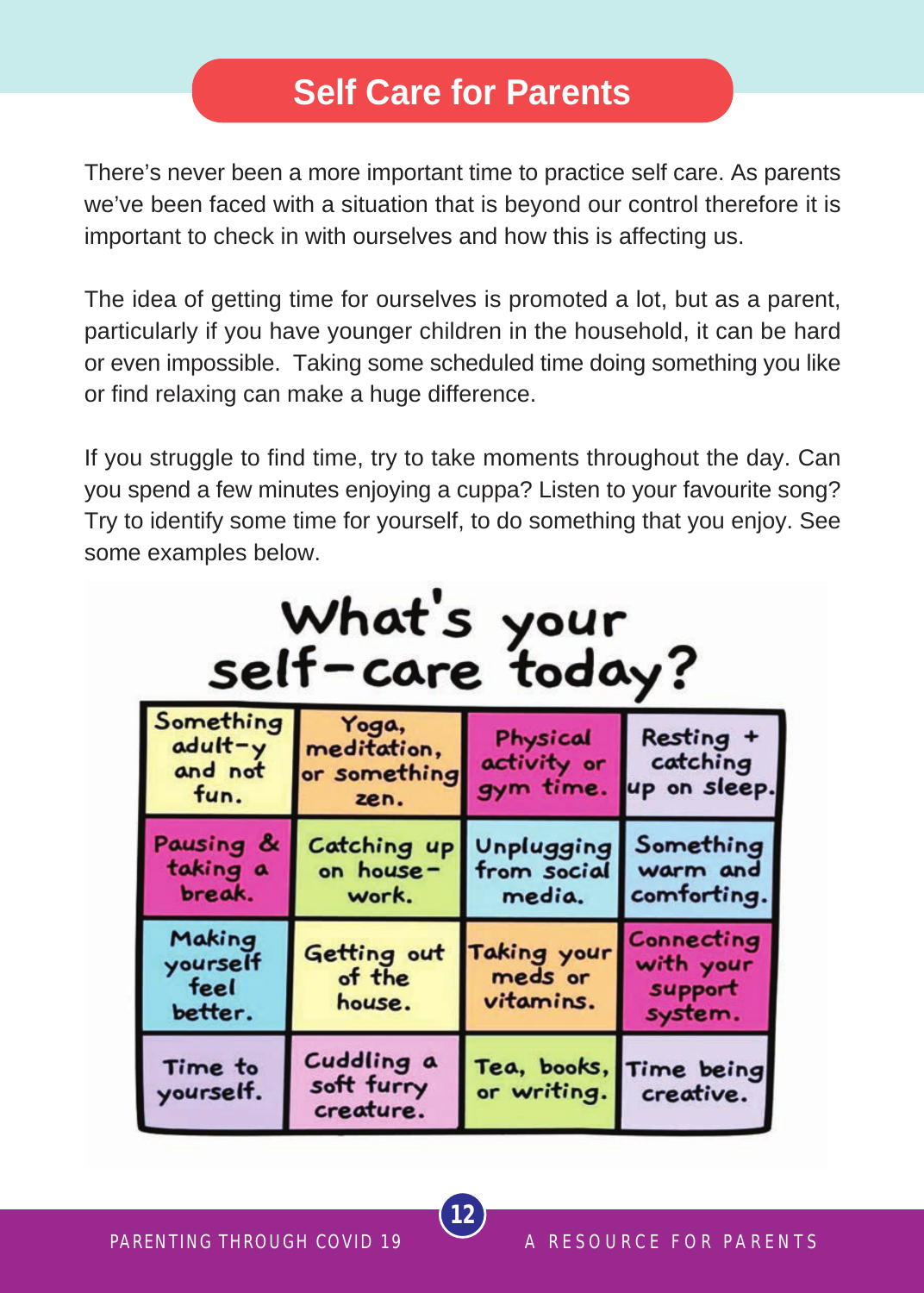## **Some Useful Links**

#### **Parenting Through COVID 19 by the World Health Organisation:**

https://www.who.int/emergencies/diseases/novel-coronavirus-2019/advicefor-public/healthy-parenting: Please see visuals below also.

#### **Talking to Children and Young People about COVID 19 from the Department of Education and Skills:**

https://www.education.ie/en/The-Department/Announcements/talking-tochildren-and-young-people-about-covid-19-coronavirus-advice-for-parentsand-schools.pdf

### **COVID 19 Information and Advice from the HSE: All you need to know about COVID19 in Ireland:**

https://www2.hse.ie/coronavirus/?gclid=EAIaIQobChMI88 r95O46AIVAuDtCh32SwW5EAAYASAAEgJcrfD\_BwE

| <b>Parent Hub Donegal</b>    | https://parenthubdonegal.ie/ |
|------------------------------|------------------------------|
| <b>Donegal Youth Service</b> | www.donegalyouthservice.ie   |
| <b>Foroige</b>               | www.foroige.ie               |

**Jigsaw: Daily Practitioner Updates and Online Clinics for Young People**

#### www.jigsaw.ie



**13**

PARENTING THROUGH COVID 19 A RESOURCE FOR PARENTS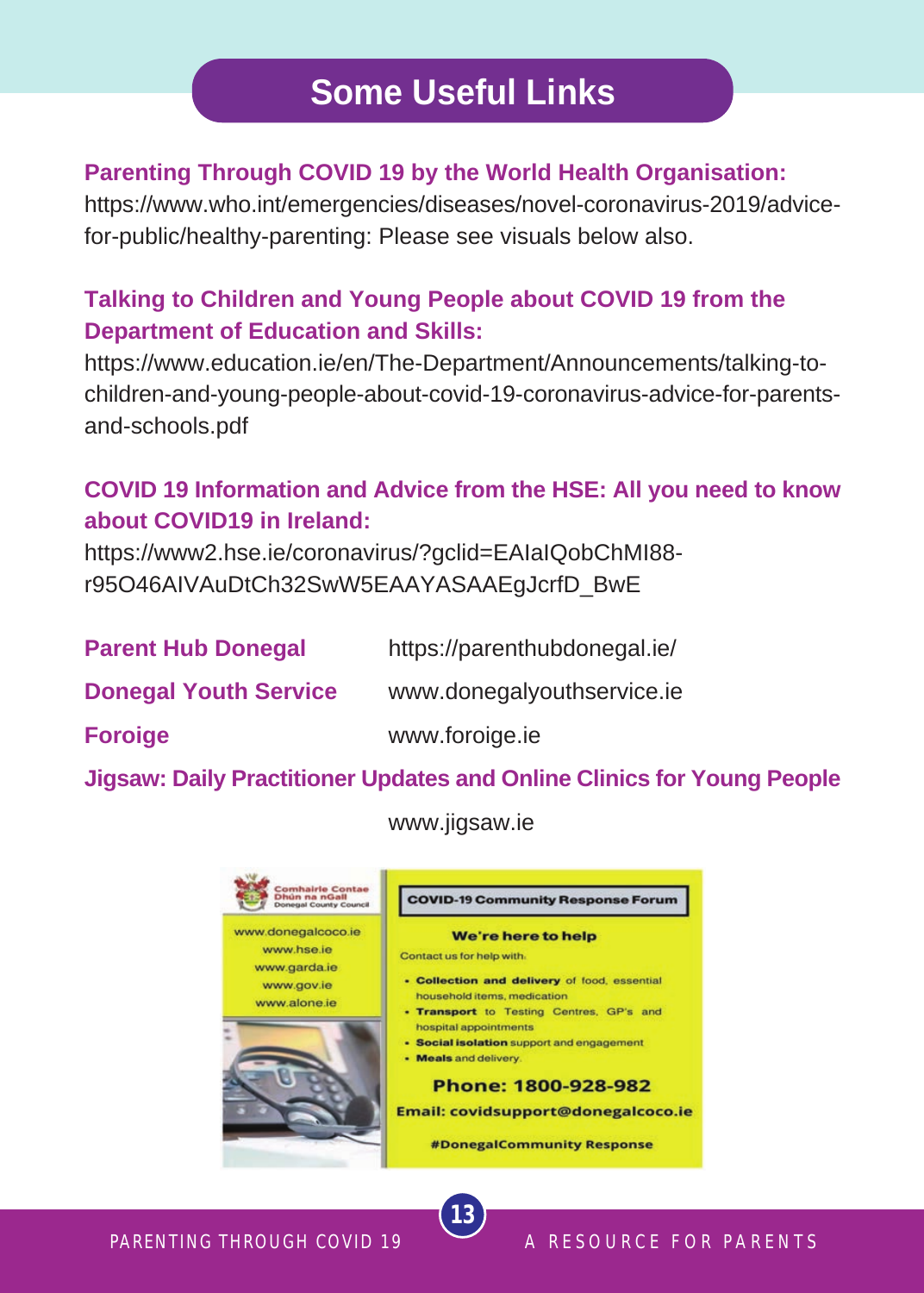## **Staff Contact Details**

**Corina Catterson Flynn** Project Manager T: 0860218645 E: Corina.cattersonflynn@finnvalleyfrc.ie

| <b>Theresa Quinn</b> Project Administrator<br>T: 074 9131245 E: admin@finnvalleyfrc.ie                  |
|---------------------------------------------------------------------------------------------------------|
| <b>Sally Mooney</b> Family Support Development Worker<br>T: 0867960341 E: sally.mooney@finnvalleyfrc.ie |
| <b>Claire O'Kane</b> Family Support Team Leader                                                         |
| T: 0860218658 E: Claire.okane@springboardraphoe.com                                                     |
| <b>Chloe McGinty</b> Family Support Worker                                                              |
| T: 0860218803 E: Chloe.mcginty@springboardraphoe.com                                                    |
| Jo Sledge Brennan Family Support Worker                                                                 |
| T: 0864600235 E: jo.sledgebrennan@springboardraphoe.com                                                 |
| <b>Josephine Meehan</b> Family Support Worker                                                           |
| T: 0860218507 E: josephine.meehan@springboardraphoe.com                                                 |
| <b>Childcare Team:</b>                                                                                  |
| <b>Mairead Connolly</b> Childcare Team Leader                                                           |
| E: mairead.connolly@finnvalleyfrc.ie                                                                    |

**Carole McBrearty** Childcare Worker

E: carole.mcbrearty@finnvalleyfrc.ie

#### **Anita Dolan** Childcare Worker

E: anita.dolan@finnvalleyfrc.ie T: 074 9173918 M: 086 1408439

**14**

PARENTING THROUGH COVID 19 A RESOURCE FOR PARENTS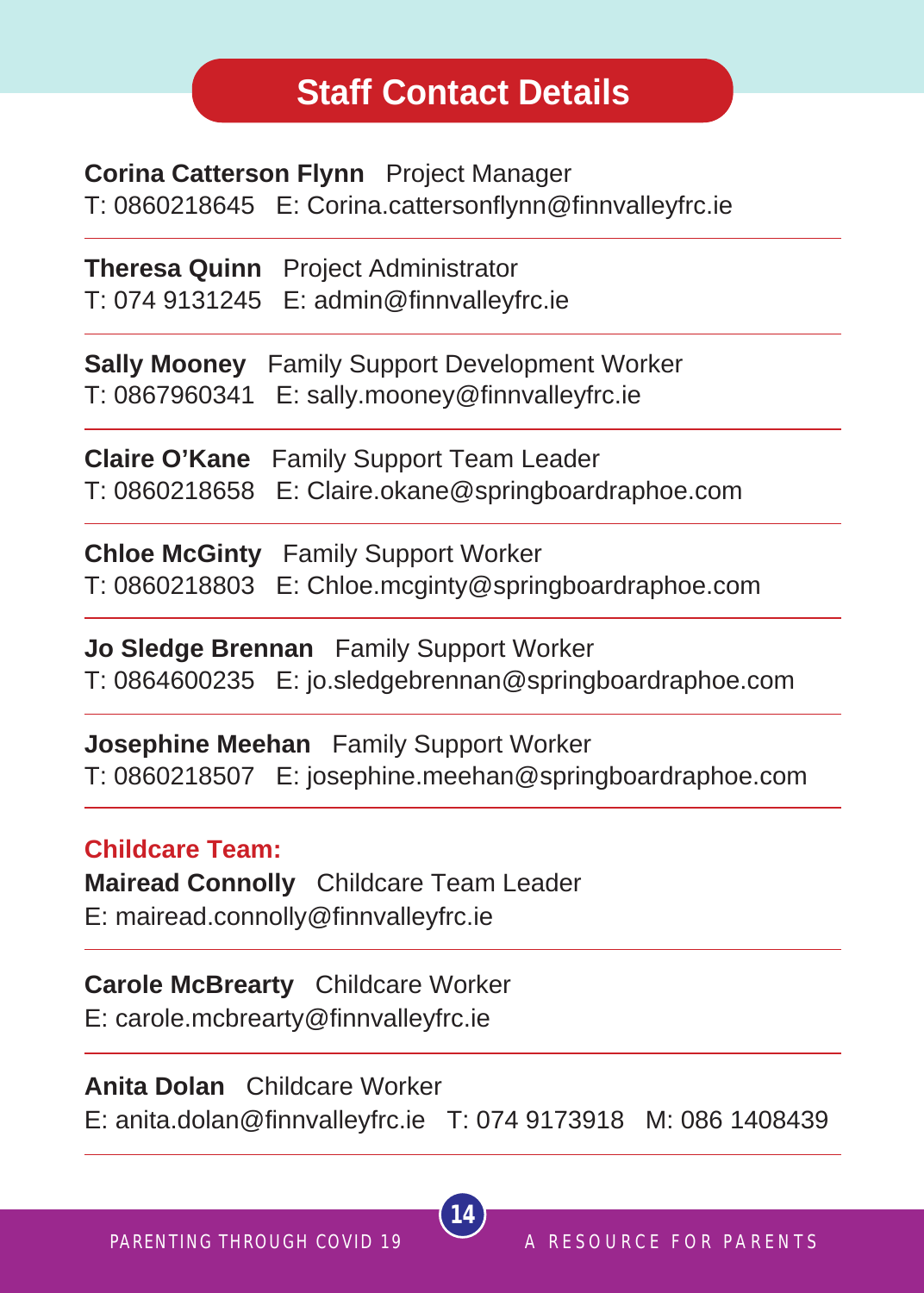